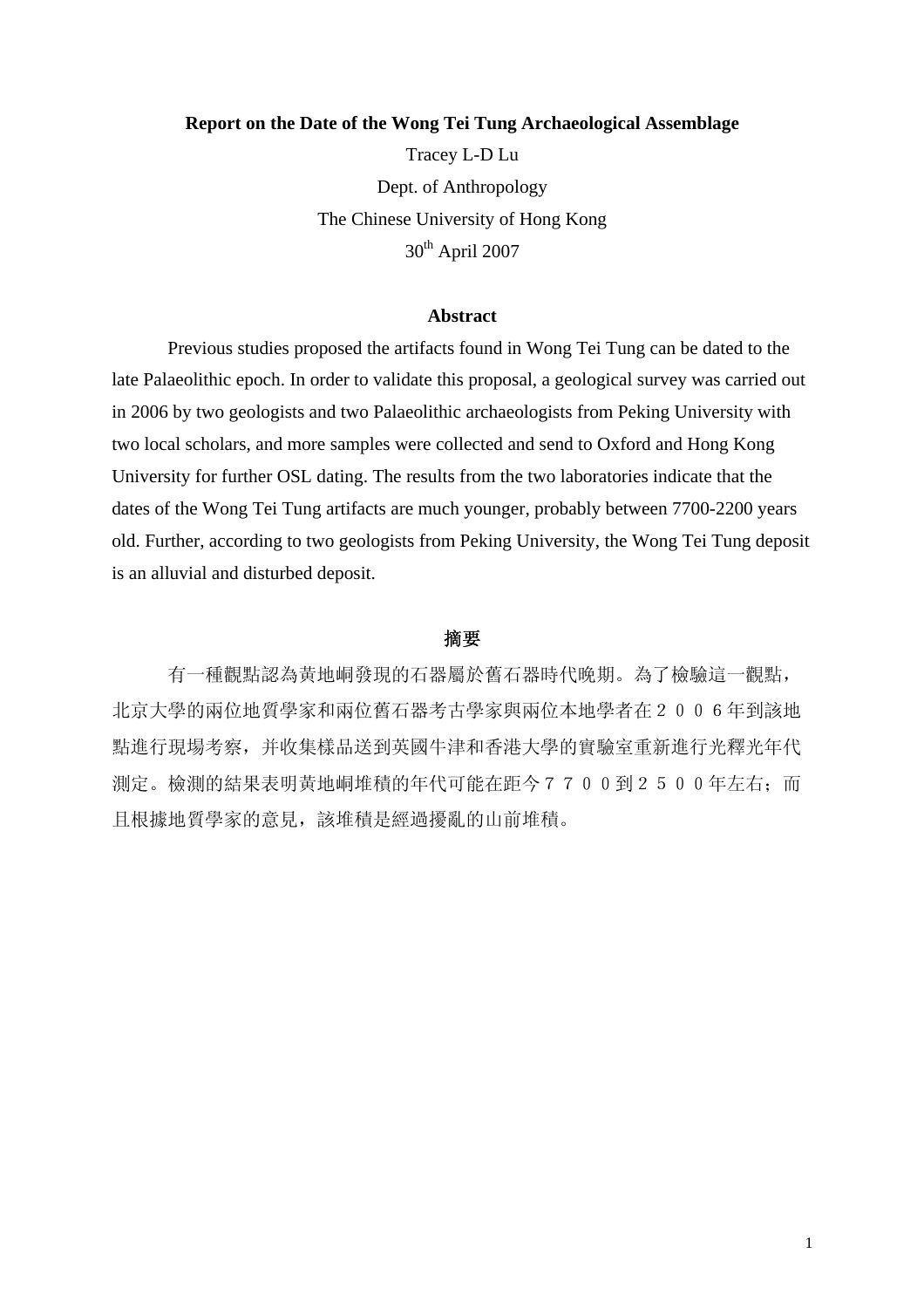# **Introduction**

Stone implements have been discovered at Wong Tei Tung in Sham Chung, Sai Kung between 2004 and 2006, and a preliminary Optically Stimulated Luminescence (OSL) dating was conducted by Zhongshan University in 2004 (AMO 2006). It has been argued that Wong Tei Tung represents a late Palaeolithic culture in Hong Kong dated to over 35,000 years ago (Ng *et al*. 2006). If the dates are valid, Wong Tei Tung will be a very important discovery in Hong Kong archaeology.

In order to validate the aforementioned result, further studies were carried out from April 2006 to March 2007, including the following:

- 1) Site visit by geologist Prof. Wei Chunjing of the School of Earth and Space, Peking University and the author of this report in April 2006.
- 2) Site visit by renowned Palaeolithic archaeologists Prof. Lu Zun-e and Prof. Huang Yunping of the School of Archaeology and Museology, and geologist Prof. Xia Zhengkai of the School of Earth and Space, all from Peking University with the author of this report in May 2006. Prof. Lu Zun-e has submitted his comment to AMO.
- 3) Samples for further OSL dating were collected in May 2006. One sample from layer 3 [field code WTT-3(1)], two samples from layer 4 [field code WTT-4(1) and WTT-4(2)] and another two samples from layer 5 [field code WTT-5(1) and WTT-5(2)] were collected by Dr. Li S-H of the Department of Earth Sciences, the University of Hong Kong in May 2006 by standardized OSL sample collection method (Li 2007), and sent to the Luminescence Dating Laboratory of Oxford University, UK for OSL dating. No suitable samples could be collected from layer 2. The Oxford dating was completed in March 2007 and the report is attached as Appendix I (hereafter referred as Schwenninger 2007).

The objective of the aforementioned studies is to examine whether the previous OSL dates are valid. This report is to summarize the outcome of the above studies with some discussions.

# **Results and Discussions**

The Wong Tei Tung deposits have been described by the excavators (Ng *et al*. 2006). According to Ng and his co-authors, stone implements were discovered in layers 1, 3, 4 and 5,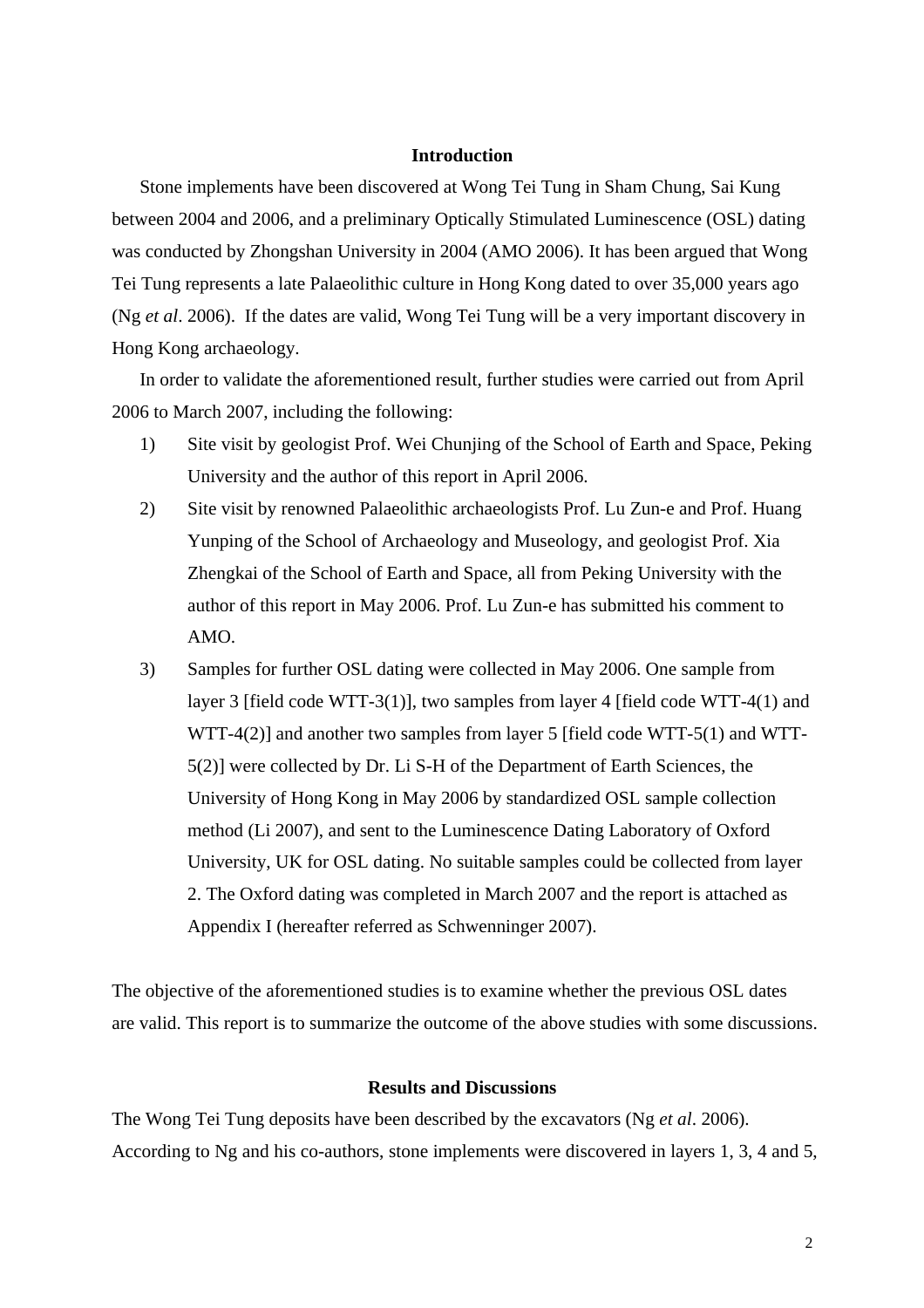dated to 1938+64, 6800+600, 39,000+1320 and 35,000+350 BP respectively (ibid.; Table 1). It is based on these OSL dates that Wong Tei Tung is defined as a Palaeolithic site (ibid.).

However, OSL dates analyzed by the Oxford University are very different. According to Dr. Schwenninger of the Oxford University, the reliable dates (underlined added) for the Wong Tei Tung deposits are within the middle to the late Holocene (Table 1; Schwenninger 2007: 2). There is one sample from layer 5 dated to 21,000+3500, but this is considered NOT reliable (Table 1; Schwenninger 2007: 2). It is further argued that sediments of Wong Tei Tung may be "partially bleached" or "disturbed" (Schwenninger 2007: 2).

Dr. Li of the University of Hong Kong (HKU) raised a similar issue, pointing out that incompletely bleaching of the samples "would result in OSL ages that are systematically too old" (Li 2007:8). The dates given by Dr. Li are also much younger than the dates provided by Zhongshan University (Table 1; Li 2007). Apparently, the two reports by experts from Oxford and the University of Hong Kong have identified one common depositional problem at Wong Tei Tung, which may result in inaccurate and much older OSL dates.

To summarize, we now have three sets of OSL dates from three OSL laboratories for the Wong Tei Tung deposits, as follows:

| Layer        | Zhongshan Lab. | <b>HKU Lab.</b> dates | Oxford Lab.          |
|--------------|----------------|-----------------------|----------------------|
|              | dates          |                       | dates                |
| <b>T4 L1</b> | 1938+64        | 570                   |                      |
| <b>T4 L2</b> | $2848 + 126$   |                       |                      |
| T4 L3        | 6800+600       | 2230                  | 2520+470             |
| <b>T4 L4</b> | 39,000+1320    | 2760                  | $6470+640, 5320+610$ |
| <b>T4 L5</b> | $35,000+1350$  | 10,300                | $7730 + 770,$        |
|              |                |                       | $[21,000+3500]$      |

**Table 1 OSL dates of the Wong Tei Tung site** 

Sources: Ng *el al*. 2006; Li 2007, Schwenninger 2007.

Apparently, dates given by the Zhongshan University laboratory are much more older than the dates given by the other two labs, while the dates tested by Oxford and the University of Hong Kong are relatively closer. In addition, it should be noticed that the Zhongshan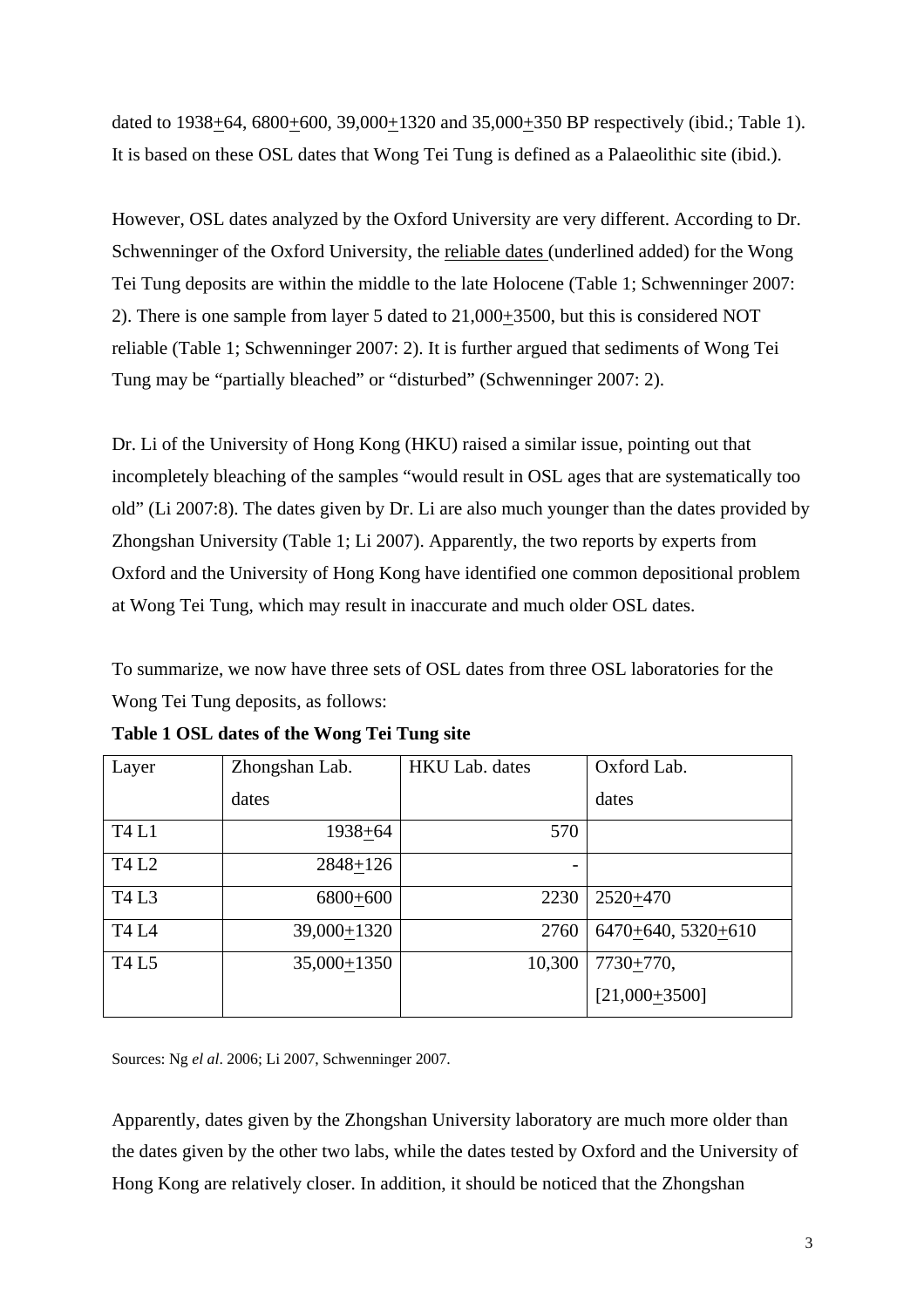University dates are not in good sequence, with a huge gap between 6800 and 39,000 between layers 3 and 4, and reversed dates between layers 4 and 5; whereas dates given by the other two university laboratories are generally in sequence, except the one sample in layer 5 tested by Oxford, which is considered not reliable and caused by incompletely bleaching (Table 1; Schwenninger 2007).

Still, the majority of these dates are different. While layer 2 of Wong Tei Tung may be about 2500 to 2200 years old based on two reports from HKU and Oxford, there are still approximately three-thousand-years differences between the dates given by HKU and Oxford for layers 4 and 5. This inconsistency may be a result of the sediments of Wong Tei Tung. According to Prof. Xia Zhengkai of the School of Earth and Science, Peking University, the Wong Tei Tung deposits are colluvial or alluvial sediments with sand grains and stones of different ages mixing together, causing difficulties for OSL dating (personal communication, May 2007).

As we all know, the spot at Wong Tei Tung, where stone implements were found and samples were collected, is at the foot of a steep slope. The sediments consist of stone slabs, cobbles and grains of all sizes, representing a typical alluvial or colluvial deposit, which is very commonly found in Hong Kong caused by subtropical to tropical typhoon and landslides every year. As pointed out by Prof. Xia (personally communication 2007), deposits of this type could contain materials of different ages, thus accurate dating will be very difficult.

Taking the geographic factors and the highly diverse OSL dates into consideration, as well as the global climatic and sea level changes from the upper Pleistocene to the Holocene as pointed out by Li (2007), it is more convincing to propose that human activities might have taken place at Wong Tei Tung in the early to middle Holocene. In addition, as some of the stone implements found in Wong Tei Tung are morphologically similar to rough-outs found in the nearby Sha Ha and other Neolithic sites in Hong Kong, it is more prudent to propose that the implements belong to the middle to late Holocene period. In other words, the Oxford dates are more convincing.

### **References:**

Antiquities and Monuments Office 2006 Provision of Optically Stimulated Luminesence (OSL) Dating Services for Wong Tei Tung Archaeological Site.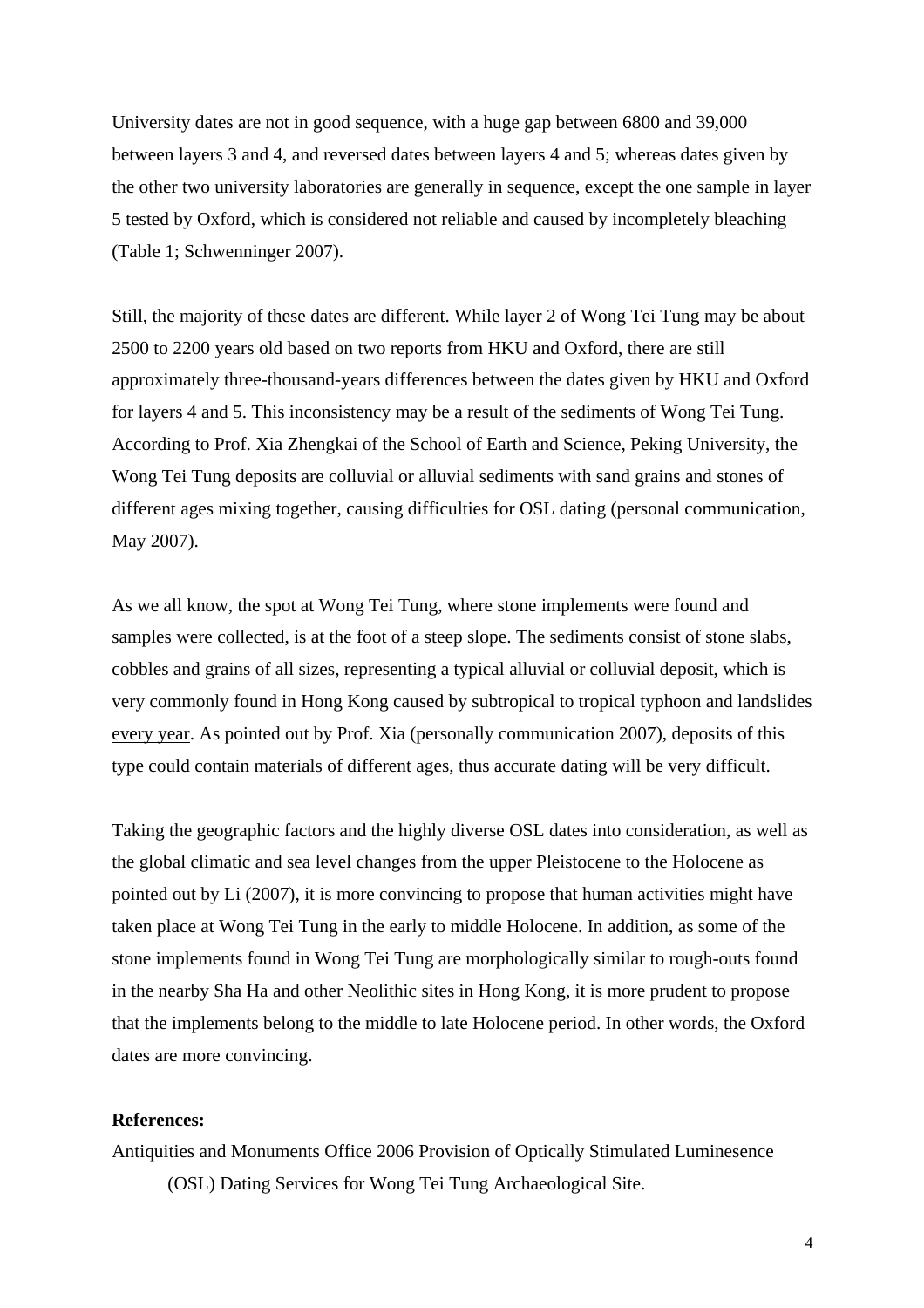Li, S-H 2007 *Report on the Optical Dating of Wong Tei Tung Archaeological Site.* Unpublished report submitted to Antiquities and Monuments Office SAR.

Ng, Wei Hong, Wang Hong, Tan Weizhong and Zhang Zhenhong 2006 香港深涌黃地峒遺 址試掘簡報。《人類學學報》25卷1期,56-67頁。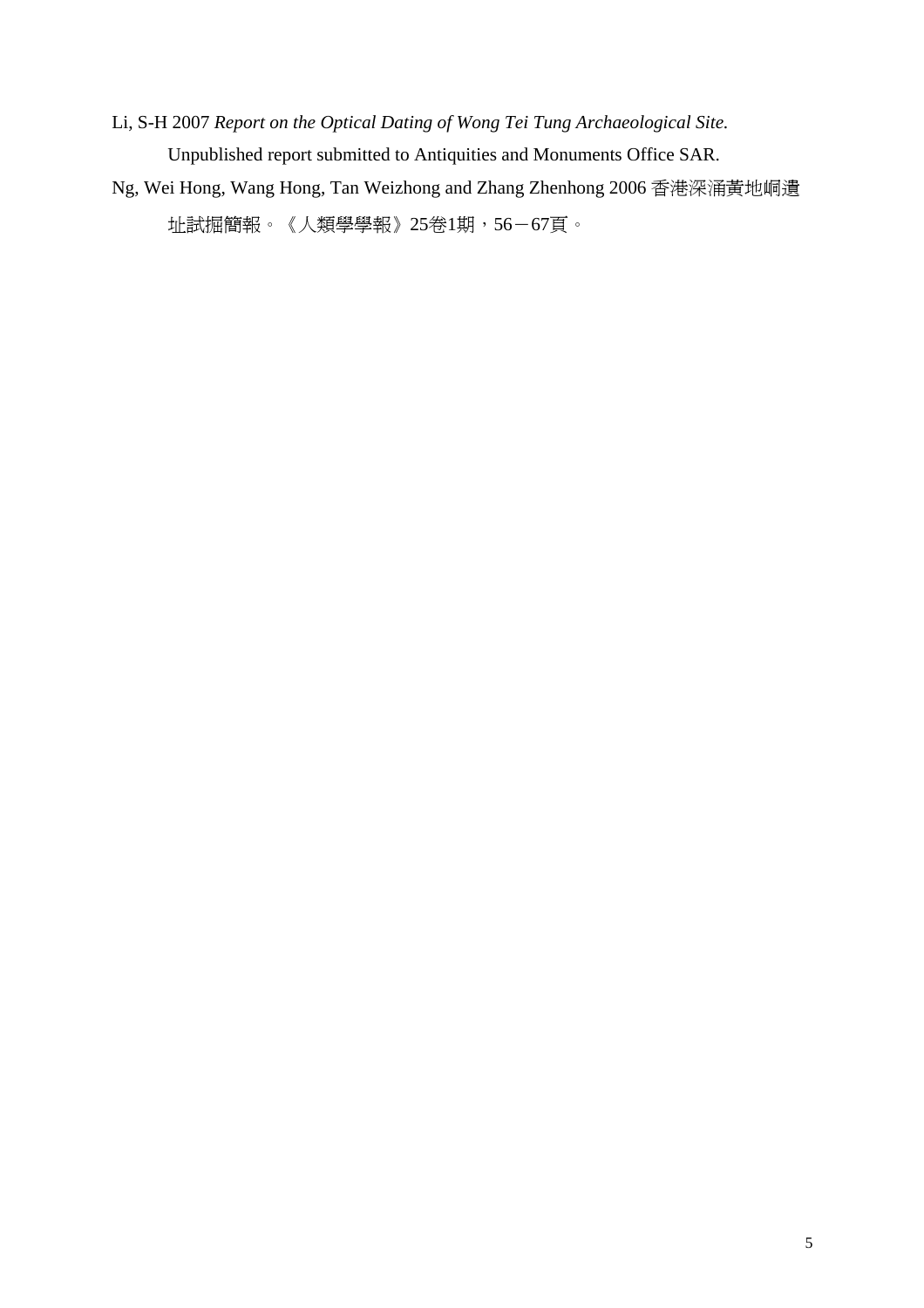# **LUMINESCENCE DATING LABORATORY**



RESEARCH LABORATORY FOR ARCHAEOLOGY & THE HISTORY OF ART

**UNIVERSITY OF OXFORD** 

**DYSON PERRINS BUILDING, SOUTH PARKS ROAD,** OXFORD, OX13QY, UK.

# **LUMINESCENCE DATING REPORT**

# P256 HONG KONG SEDIMENTS

OSL DATING OF FIVE SEDIMENT SAMPLES.

Compiled by Dr J-L Schwenninger, March 2007.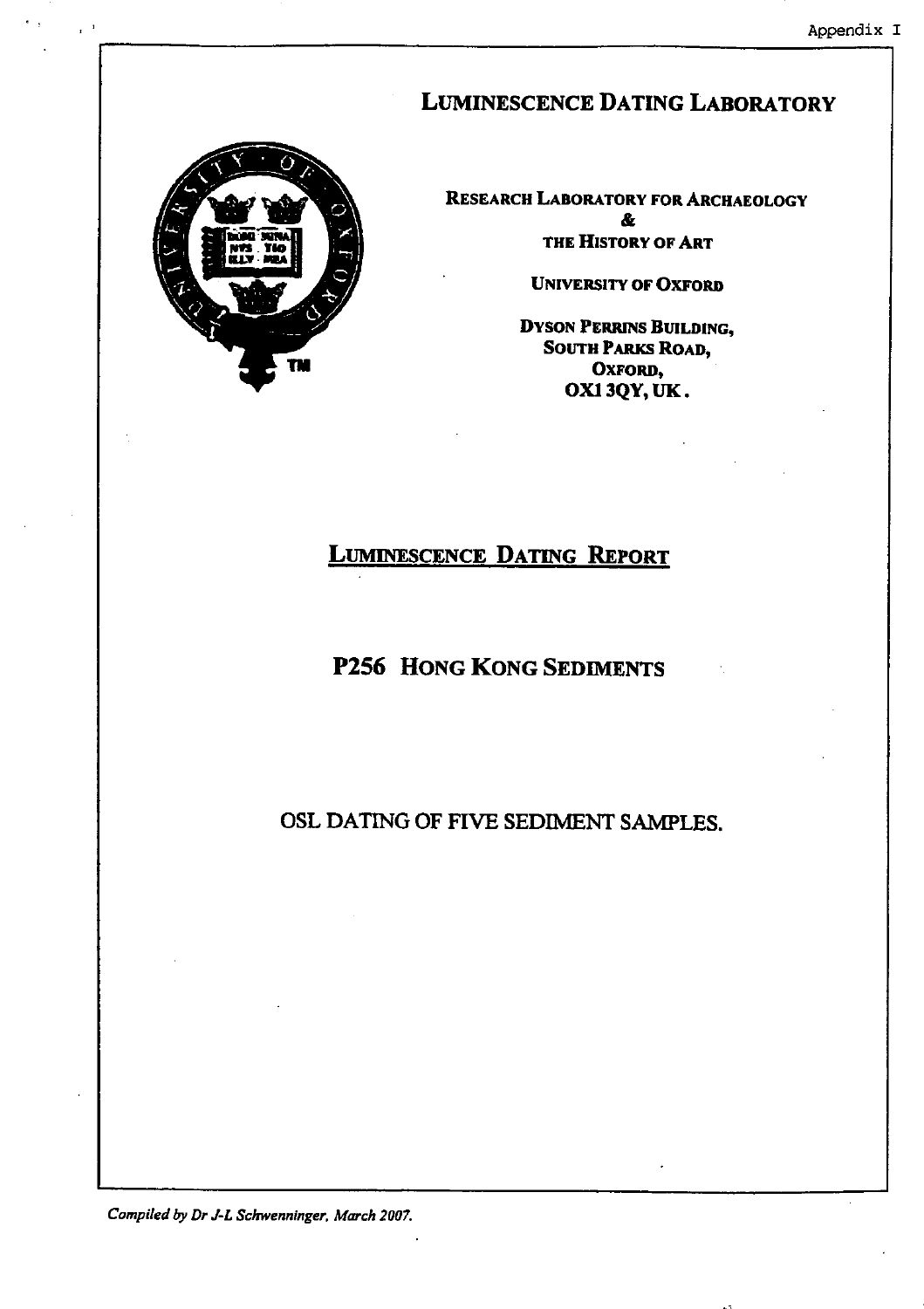

# Section 1: Project Summary - P256 Hong Kong Sediments

| <b>Contact</b>              | Tracey L-D Lu                                                                                                |  |  |  |  |
|-----------------------------|--------------------------------------------------------------------------------------------------------------|--|--|--|--|
| <b>Address</b>              | Department of Anthropology,<br>The Chinese University of Hong Kong,<br>Shatin, N.P.,<br>Hong Kong.<br>China. |  |  |  |  |
| <b>Nature of samples</b>    | Sediment samples                                                                                             |  |  |  |  |
| Number of samples submitted | 5                                                                                                            |  |  |  |  |
| <b>Location of site</b>     | Hong Kong, China.                                                                                            |  |  |  |  |
| <b>Period of interest</b>   | Holocene                                                                                                     |  |  |  |  |

| <b>Field code</b> | Lab. code | <b>Depth</b><br>(cm) | <b>Palaeodose</b><br>(Gy) | Dose rate<br>(Gy/ka) | Age<br>(years before 2007) |
|-------------------|-----------|----------------------|---------------------------|----------------------|----------------------------|
| $WTT-3(1)$        | X2805     | 67                   | 11.49±1.99                | 4.56±0.29            | 2520±470                   |
| $WTT-4(1)$        | X2806     | 100                  | $27.82 \pm 2.65$          | $5.23 + 0.33$        | 5320±610                   |
| $WTT-4(2)$        | X2807     | 100                  | 32.90±2.46                | $5.09 \pm 0.31$      | 6470±640                   |
| $WTT-5(1)$        | X2808     | 130                  | 100.03±15.50              | $4.77 \pm 0.29$      | [21000±3500]               |
| $WTT-5(2)$        | X2809     | 130                  | 36.85±2.78                | $4.77 \pm 0.29$      | 7730±770                   |

Table 1 Summary of the optically stimulated luminescence (OSL) dating results. The results are based on luminescence measurements of sand-sized quartz (180-255µm). All samples were measured using a SAR post-IR blue OSL protocol (Murray and Wintle 2000, Banerjee et al. 2001). Dose rate calculations are based on the concentration of radioactive elements (potassium, thorium and uranium) derived from elemental analysis by ICP-MS using a fusion sample preparation technique. The final OSL age estimates include an additional 2 % systematic error to account for uncertainties in source calibration. Dose rate calculations are based on Aitken (1985). These incorporated beta attenuation factors (Mejdahl 1979), dose rate conversion factors (Adamiec and Aitken 1998) and an absorption coefficient for the water content (Zimmerman 1971). The contribution of cosmic radiation to the total dose rate was calculated as a function of latitude, altitude, burial depth and average over-burden density based on data by Prescott and Hutton (1994). Further details regarding individual samples may be found in Appendix 1.

 $\mathbf{1}$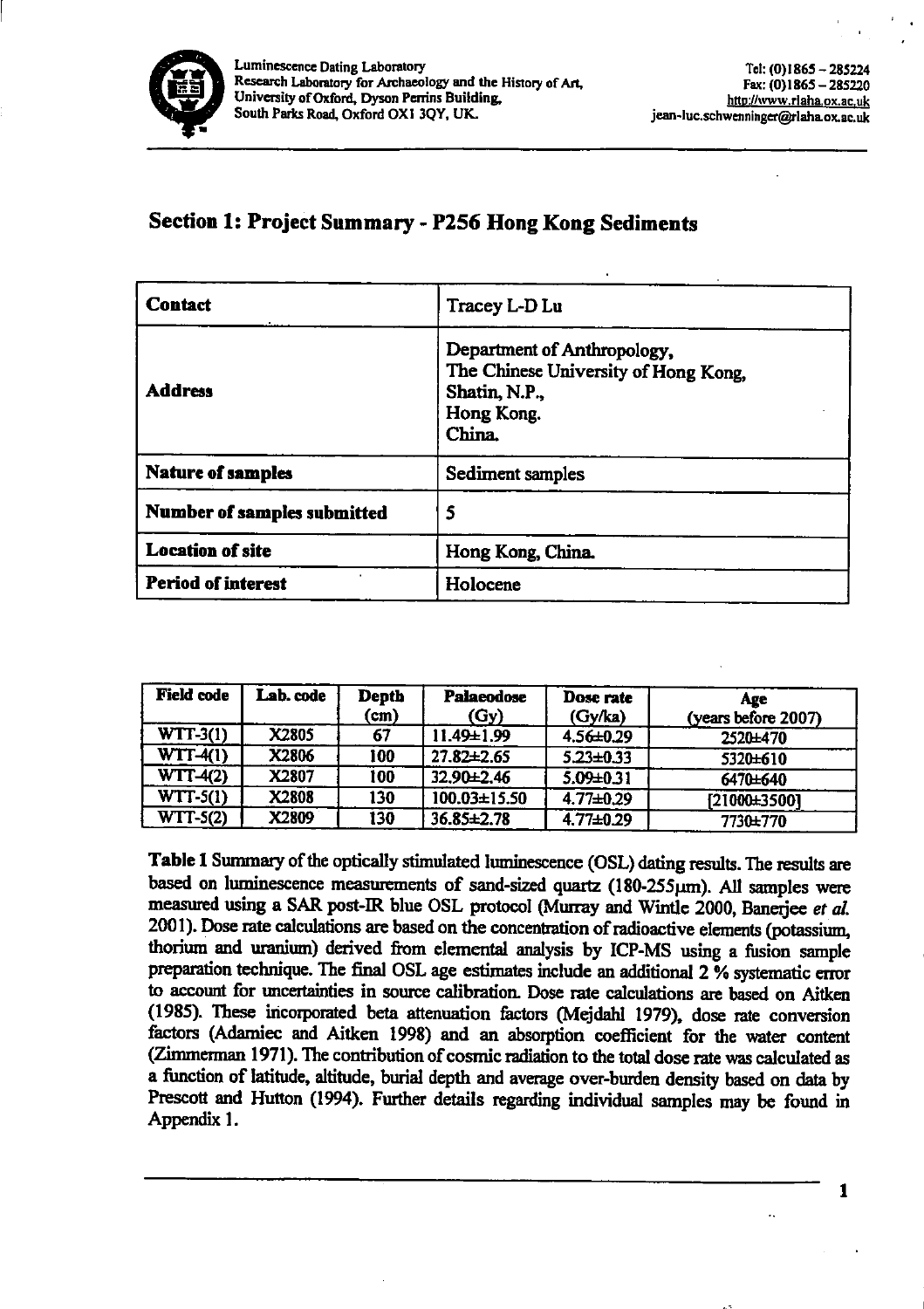

#### **Section 2: Comments on the results**

For each sample we measured six to twelve multigrain aliquots according to procedures described in further details in sections 4 to 6. The results of the OSL dating are presented in Table 1 and further details regarding individual samples may be found in Appendix 1. The overall luminescence characteristics of the samples were considered to be satisfactory for optical dating, providing good recycling ratios (mean 1.04) and low thermal transfer values (mean 3%). However, a small IRSL signal indicative of feldspar contamination was noticed for most samples and some showed an above average degree of scatter. This could be due to the fact that the sediments were either partially bleached due to insufficient exposure to daylight for complete resetting of the luminescence signal or disturbed. The latter may have resulted through the mixing of younger and older grains through bioturbation or during sampling. We noticed upon arrival of the samples at the laboratory that most containers [X2805-X2808] were not completely filled with sediment and therefore it is possible that a small proportion of the exposed sediment from the end of the containers could have become mixed during handling and transport with the central unexposed material from the centre. This was not the case for X2809 and therefore we consider this result to be more reliable.

From one of the two photographs of the sampling trench which was sent to us we also noticed that the samples appear to have been collected from a deposit containing abundant stony debris (see Figure 1) which can lead to variations in dosimetry [eg. microdosimetric variation]. Because no in-situ radioactivity measurements of the external gamma dose rate are available we can only base our calculations on the dose rate derived from the concentration of radioactive elements present within the OSL sample itself. This does not take account of the surrounding sediment or large stones both of which can have an affect on the dose received by individual quartz mineral grains if the OSL sample is taken within a distance of 30cm or less from sedimentary boundaries or stones characterized by a different mineralogical make-up.

With the exception of sample X2808 which provided a substantially higher palaeodose the remaining samples appear to be in stratigraphic order. We suspect that this sample must have incorporated grains with a residual OSL signal relating to a pre-existing older deposit and which dominates the luminescence signal. For this reason the OSL age estimate obtained for sample X2808 should be considered to be unreliable. The only way to ascertain whether or not this is the case, would be to carry out additional single grain measurements.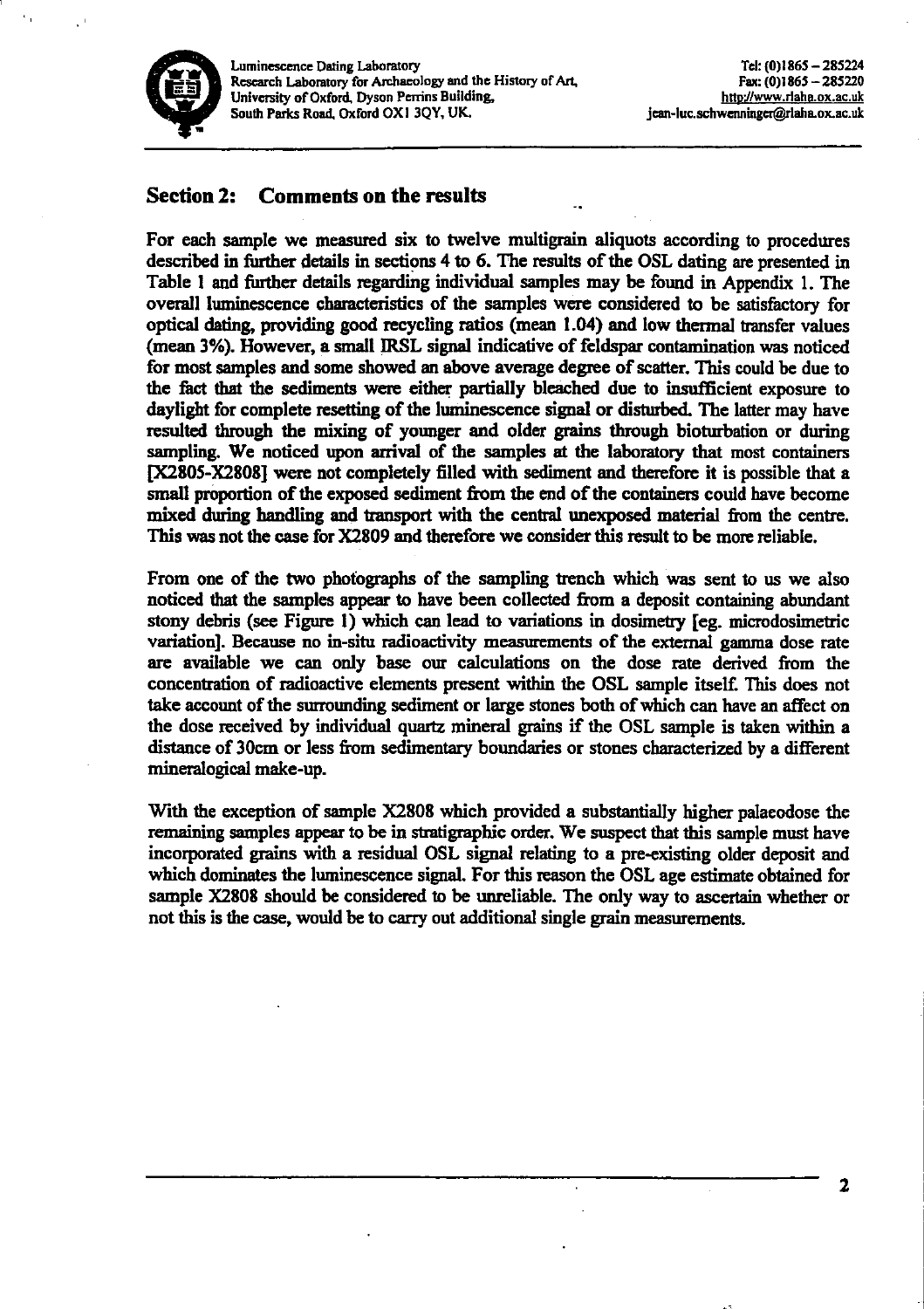



Figure 1 Photograph featuring the location of metal pipe containers used for the collection of five OSL samples. The stony nature of the sediments can cause problems for the correct assessment of the external gammadose rate (picture provided by T. L-D Lu).

#### **Section 3:** The physical basis of luminescence dating

When ionising radiation (predominantly alpha, beta or gamma radiation) interacts with an insulating crystal lattice (such as quartz or feldspar), a net redistribution of electronic charge takes place. Electrons are stripped from the outer shells of atoms and though most return immediately, a proportion escape and become trapped at meta-stable sites within the lattice. This charge redistribution continues for the duration of the radiation exposure and the amount of trapped charge is therefore related to both the duration and intensity of radiation exposure.

Even though trapped at meta-stable sites, electrons become 'free' once again under certain conditions (e.g. if the crystal is heated and/or illuminated). Once liberated a free electron may become trapped once again or may return to a vacant position caused by the absence of a previously displaced electron (a 'hole'). This latter occurrence is termed 'recombination' and the location of the hole is described as the 'recombination centre'. As recombination occurs, a proportion of the energy of the electron is dissipated. Depending upon the nature of the centre where recombination occurs, this energy is expelled as heat and/or light. When the crystal grain is either heated or illuminated following irradiation (the 'dose') the total amount of light emitted (luminescence) is therefore directly related to the number of liberated electrons and available

 $\overline{\mathbf{3}}$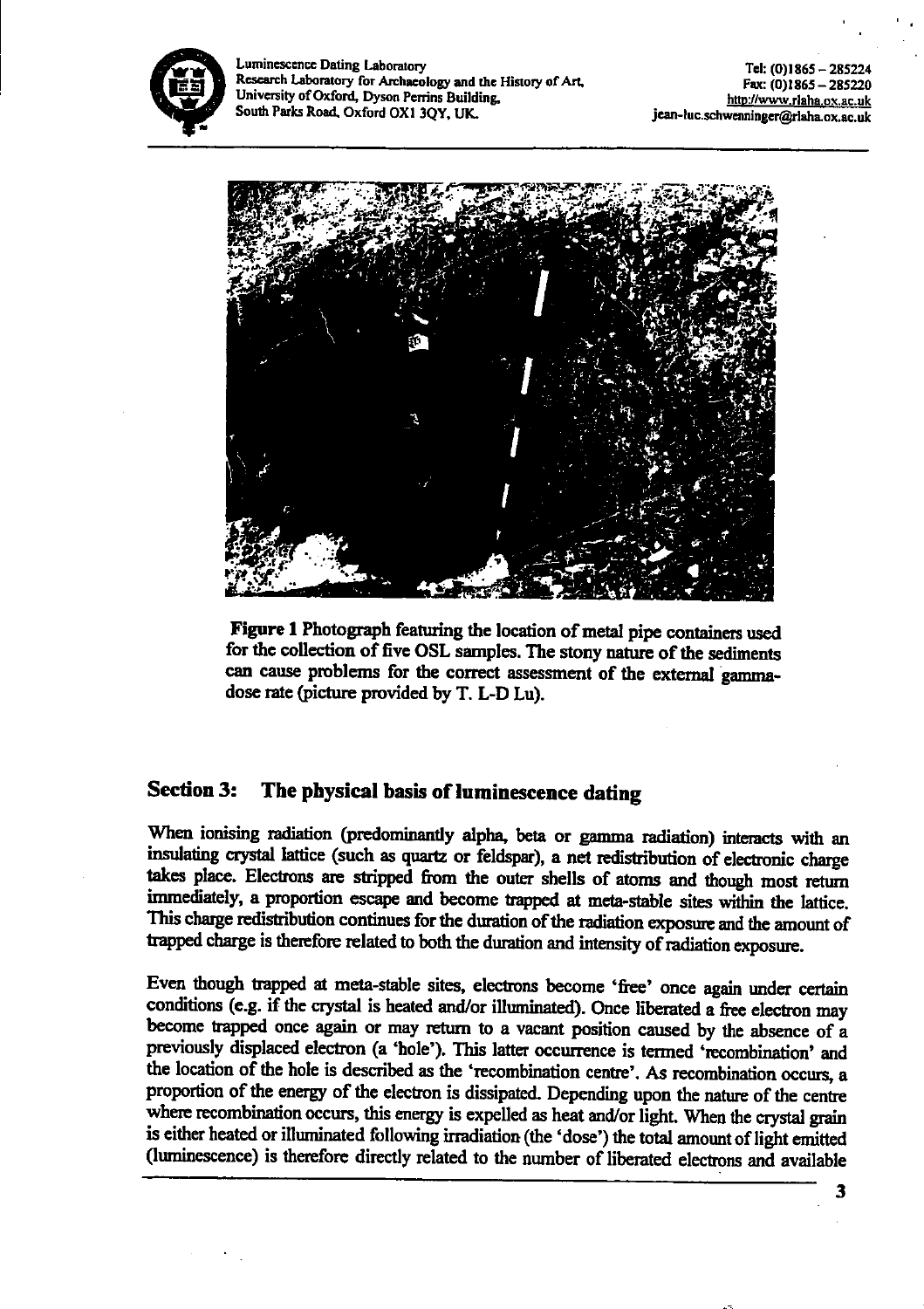

recombination sites. This is the fundamental principle upon which luminescence dating is based.

In cases where the duration of dosing is not known (as is the case for dating), estimates can be made from laboratory measurements. The response (the sensitivity) of the sample to radiation dose (i.e. the amount of light observed for a given amount of laboratory radiation, usually ßradiation) must be established. From this relationship the equivalent radiation exposure required to produce the same amount of light as that observed following the environmental dose can be determined, and is termed the 'equivalent dose'  $(D_e)$ . The  $D_e$  (measured in Gy) is therefore an estimate of the total dose absorbed during the irradiation period. When the dose rate (the amount of radiation per unit time, measured in  $\mu$ Gy/a) is measured (or calculated from measured concentrations of radionuclides), the duration of the dosing period can be calculated using the equation:

Duration of dosing period =  $D_e$  / dose rate.

The technique of optical dating was first applied to quartz by Huntley *et al.* (1985), and methodological details were further developed by Smith et al. (1986) and Rhodes (1988). The technique was demonstrated to work well for a colian samples by Smith et al. (1990), and has further proved to provide useful age estimates for a range of sedimentary contexts ranging from aeolian (e.g. Stokes et al. 1997) to glacial contexts (Owen et al. 1997). Further developmental research has introduced  $D_e$  measurement protocols that use a 'single aliquot regenerative-dose' (SAR) protocol. These protocols have the potential to provide increased precision in the luminescence measurements, and may in some cases provide an indication of incomplete zeroing of the luminescence signal at the time of deposition.

#### The Single Aliquot Regenerative-Dose (SAR) protocol **Section 4:**

The SAR method is a regeneration procedure where the light level of the natural signal is converted into Gy via an interpolation between regenerated (i.e. known dose) points. The natural and regenerated signals are measured using the same aliquot. Sensitivity change commonly observed in quartz TL/OSL has previously precluded meaningful results being obtained this way. A key development reported by Murray and Wintle (2000) is that sample (aliquot) sensitivity is monitored following each OSL measurement  $(L_i)$  using the OSL response to a common test dose  $(S_i)$ . Plots of OSL1/OSL2; provide the necessary (sensitivity change corrected) data for interpolation. The procedure is further outlined below, in Figure 4.1.

Murray and Wintle (2000) have introduced two further steps in to the measurement procedure. The first is the re-measurement of the first regenerated data point (indicated by the box in the explanatory Figure 4.1 above). The ratio of the two points (the "recycling ratio") provides an assessment of the efficacy of the sensitivity correction and the accuracy of the technique (large differences being suggestive of an ineffective technique). The second additional step is a measurement of the regenerated OSL due to zero dose. This value gives a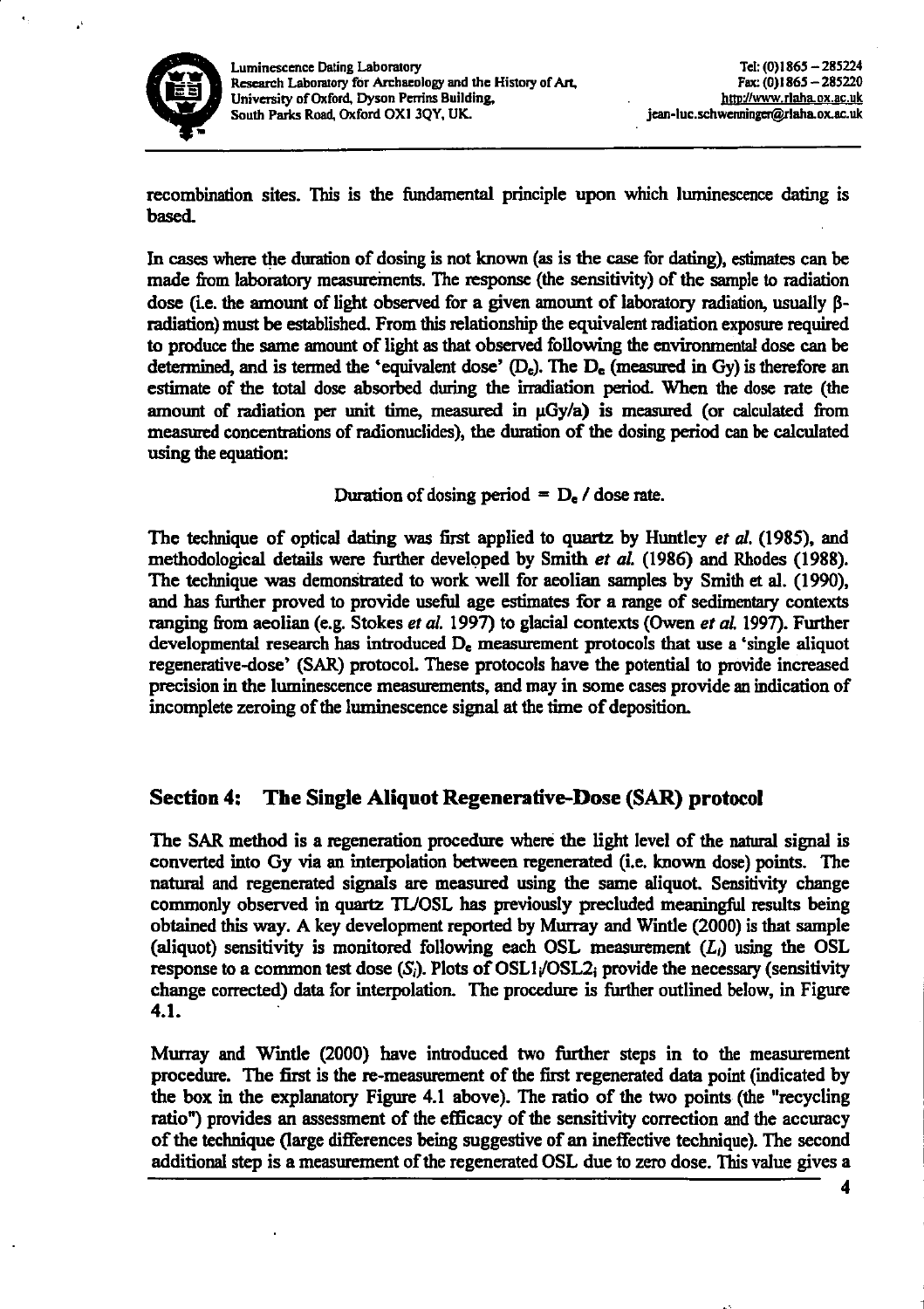

measure of the degree of thermal transfer (to the trap(s) responsible for OSL) during preheating. The ratio of this value to the natural OSL value (both corrected for sensitivity change) gives the "thermal transfer ratio" and this is typically in the range of 0.005-0.020. The "recycling ratio" (ideally unity) is typically in the range 0.95-1.05.



Figure 4.1 Steps 1-6 are repeated n times in order to produce the data points required for interpolation (the first dose  $\beta_1$  being zero, to give a measure of the natural signal). Typically n=7 (i.e. the natural plus 6 regeneration points, including one zero dose point and one repeat point). PH<sub>1</sub> and PH<sub>2</sub> are usually different although Murray and Wintle (2000) report no dependence of D<sub>c</sub> on either (over the range of 200-280°C). The OSL signal is integrated over the initial part of the decay (to ~10% of initial intensity) and the background is taken as the light level measured at the end of the OSL measurement.

# Section 5: Measurement procedures / conditions

Luminescence measurements are made using automated Risø luminescence measurement equipment. There are currently three different systems that can be used for routine dating. The major difference between them being the optical stimulation sources. In the first two systems, optical excitation is provided by filtered blue diodes (emitting ~410-510nm), and in the third a filtered Halogen lamp (emitting ~420-560nm) is used. In all three systems, infrared stimulation is also possible using either an array of IR diodes or a single IR laser diode (depending on the measurement system). Luminescence is detected in the UV region on all systems, using EMI 9635Q bialkali photomultiplier tubes, filtered with Hoya U340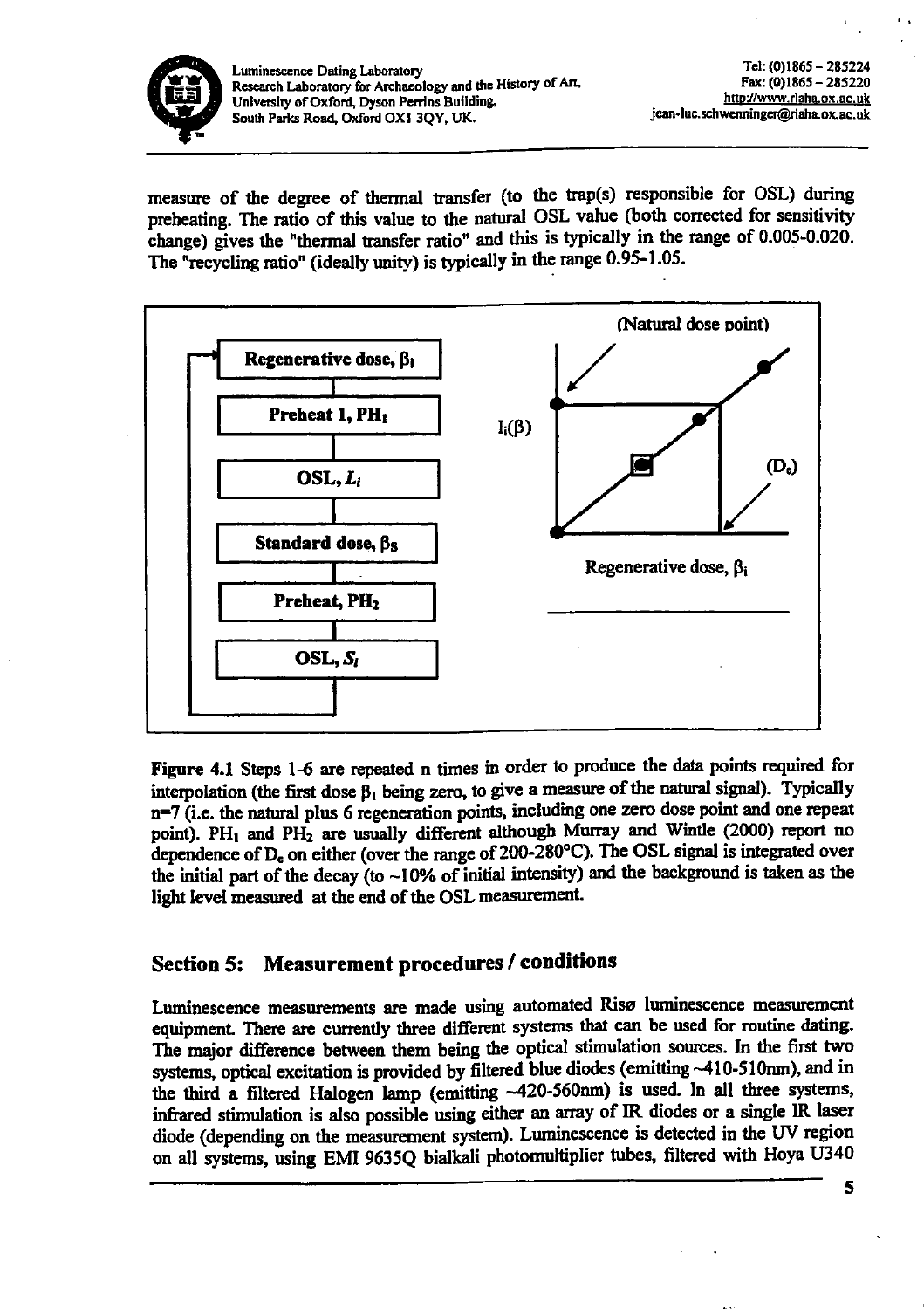

glass filters. Sample irradiation is provided in all cases by sealed <sup>90</sup>Sr sources at a rates of 1.5-3 Gy/minute depending on the system used.

In most cases the mean D<sub>e</sub> for each sample is obtained from 6-12 aliquots (see Section 4 for details of calculations). All OSL measurements are made at 125°C (to ensure no retrapping of charge to the 110°C TL trap during measurement) for 100s. The signal in the first 2s (with the stable background count rate from the last 24s subtracted) is normalized using the OSL signal regenerated by a subsequent beta dose  $(\beta_s)$ . To ensure removal of unstable OSL components, removal of dose quenching effects and retrapping necessary to ensure meaningful comparison between naturally and laboratory irradiated signals, 'preheating' is performed prior to each OSL measurement. A preheat (PH<sub>1</sub>) at 240°C for 10s was used following the natural and regenerative dose  $(\beta_i)$ , and a preheat (PH<sub>2</sub>) of 220°C for 10s was used following each test dose  $(\beta_s)$ . See Section 3 for further details of the SAR method.

# **Section 6: Sample preparation**

The laboratory procedures were designed to yield pure quartz, of a particular grain size range, from the natural sediment samples. In order to obtain this material, samples were taken through a standard preparation procedure, as outlined below. All laboratory treatments were performed under low intensity laboratory safe-lighting, from purpose-built filtered sodium lamps (emitting at 588 nm).

The sample was wet-sieved to a resolution of  $\sim$ 50 $\mu$ m, and the modal grain size was retained for further processing. Typically the grain sizes used for dating are 90-125 $\mu$ m or 180-250 $\mu$ m (see Appendix 1 for details of specific samples). For both samples, the chosen fraction (180-255) was treated with hydrochloric acid (HCl) to remove carbonate and then treated in concentrated HF (48%) for 100 minutes. This treatment serves two purposes: (i) to dissolve feldspar grains, and (ii) to remove (etch) the outer surface of quartz grains (the only part of each quartz grain exposed during burial to natural alpha radiation). Any heavy minerals present were subsequently removed by gravity separation using a sodium polytungstate solution at 2.68 g.cm<sup>-3</sup>. Finally, each sample was re-sieved to remove heavily etched grains. The order of the heavy liquid separation and second sieving are on occasion reversed for practical reasons, and for samples with extremely low yields, either or both of these treatments may be omitted after careful consideration. The prepared quartz samples were mounted on 1cm diameter aluminium discs for luminescence measurement using viscous silicone oil.

Various tests for sample purity are made. Sub-samples of the prepared material are examined using optical microscopy and the sample is exposed (within the Risø measurement system) to infrared (IR) light. Quartz generally does not produce measurable IR luminescence at room temperature whereas feldspar, which can suffer from anomalous fading of the IRSL and OSL signals, or may be less rapidly bleached in some environments, produces an intense luminescence when stimulated with IR. The presence of a strong infra-red stimulated luminescence (IRSL) signal is therefore used as an indication for the presence of feldspar contaminants and is a criterion for rejection. In the rare cases where samples are rejected due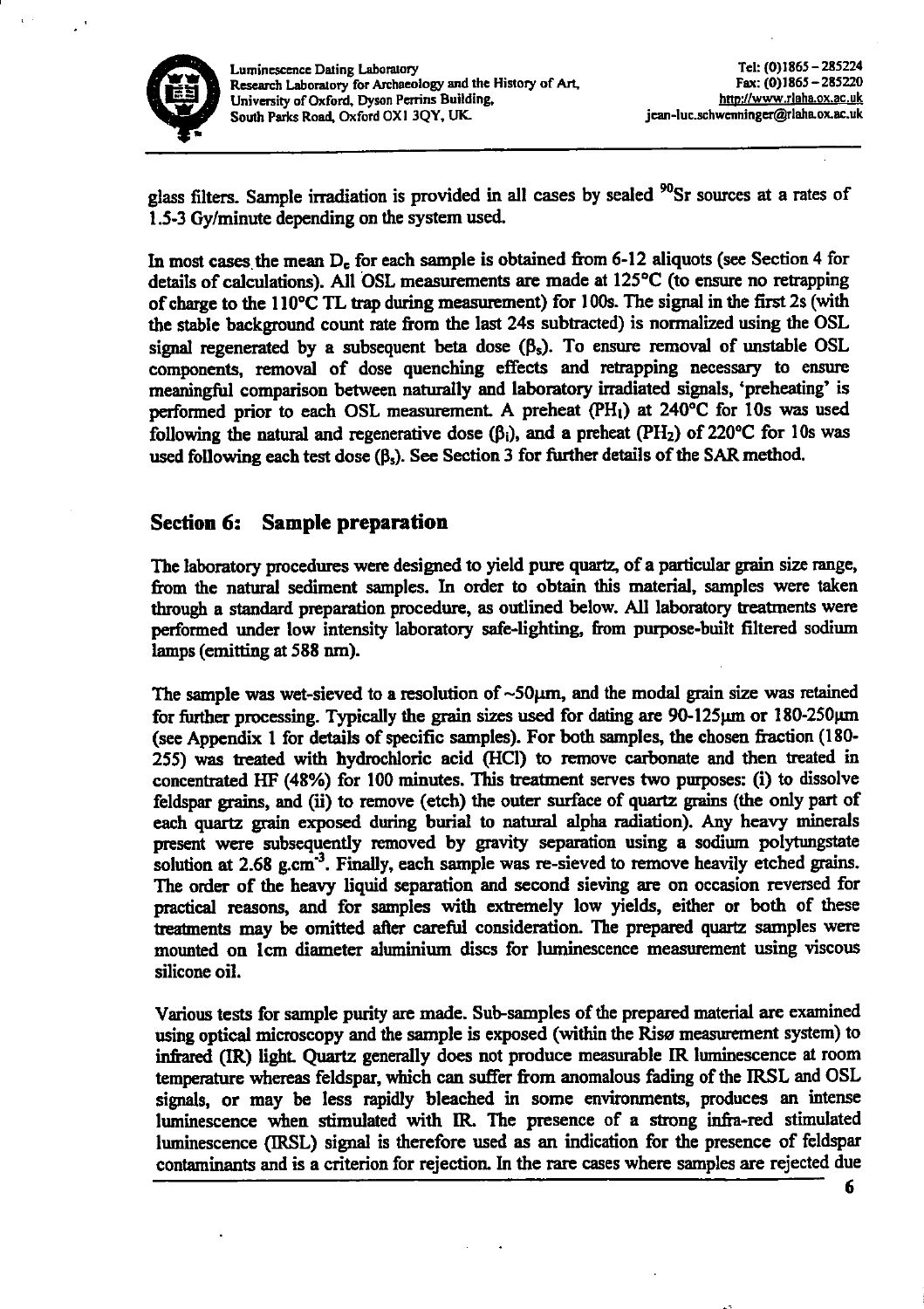

to presence of high levels of IRSL, the prepared sediment sample is treated for  $\sim$  2 weeks in concentrated H<sub>2</sub>SiF<sub>6</sub> (silica-saturated HF) which effectively dissolves non-quartz material, If following this treatment, IRSL persists then the sample is subjected to a further two week H<sub>2</sub>SiF<sub>6</sub> acid treatment before proceeding to the dating phase (luminescence measurement) and the results are interpreted with caution and the possible contamination of the sample will be discussed. No such extended acid preparation was required for the samples submitted for analysis.

#### **Section 7:** Dose rate determination

Radiation dose is described in units of Gray (Gy), the standard SI units of absorbed dose (1  $Gy = 1$  Joule/kg). The measurement of annual dose rate can be made using a variety of different methods. For most samples, the majority of the environmental dose rate is due to the radioactive decay of unstable isotopes of uranium (U), thorium (Th) and potassium (K). It is therefore necessary to measure the concentrations of each of these elements in each dating sample. An estimation of U, Th and K content can be made using a variety of different methods. These methods are described briefly below.

# 7.1 Field-based gamma-spectrometry

A portable spectrometer is taken to the sampling site. The probe (housing an NaI scintillator crystal) is inserted in to the cavity left behind following extraction of the sample. Measurements typically take up to one hour and result in direct estimation of the total in-situ gamma radiation field. The spectra are also used to estimate contributions from U, Th and K individually. Through comparison to known concentration standards, quantitative estimates of U, Th and K concentrations are made.

# 7.2 ICP-MS analysis

A representative sub-sample (typically 10-20g, though as little as a few mg may be used with specialised procedures) of the OSL sample is sent for commercial analysis by fusion ICP-MS to an accredited laboratory. The fusion ensures that the entire sample is dissolved. It is only with this attack that major oxides including SiO2, REE and other high field strength elements are put into solution. The sample is first crushed to a nominal minus 10 mesh (1.7) mm), mechanically split (riffle) to obtain a representative sample and then pulverized to at least 95% minus 150 mesh (106 microns). Samples are prepared and analyzed in a batch system. Each batch contains a method reagent blank, certified reference material and 17% replicates. Samples are mixed with a flux of lithium metaborate and lithium tetraborate and fused in an induction furnace. The molten melt is immediately poured into a solution of 5% nitric acid containing an internal standard, and mixed continuously until completely dissolved (~30 minutes). The samples are run for major oxides and selected trace elements on a combination simultaneous/sequential Thermo Jarrell-Ash ENVIRO II ICP or a Spectro Cirros ICP. Calibration is performed using 7 prepared USGS and CANMET certified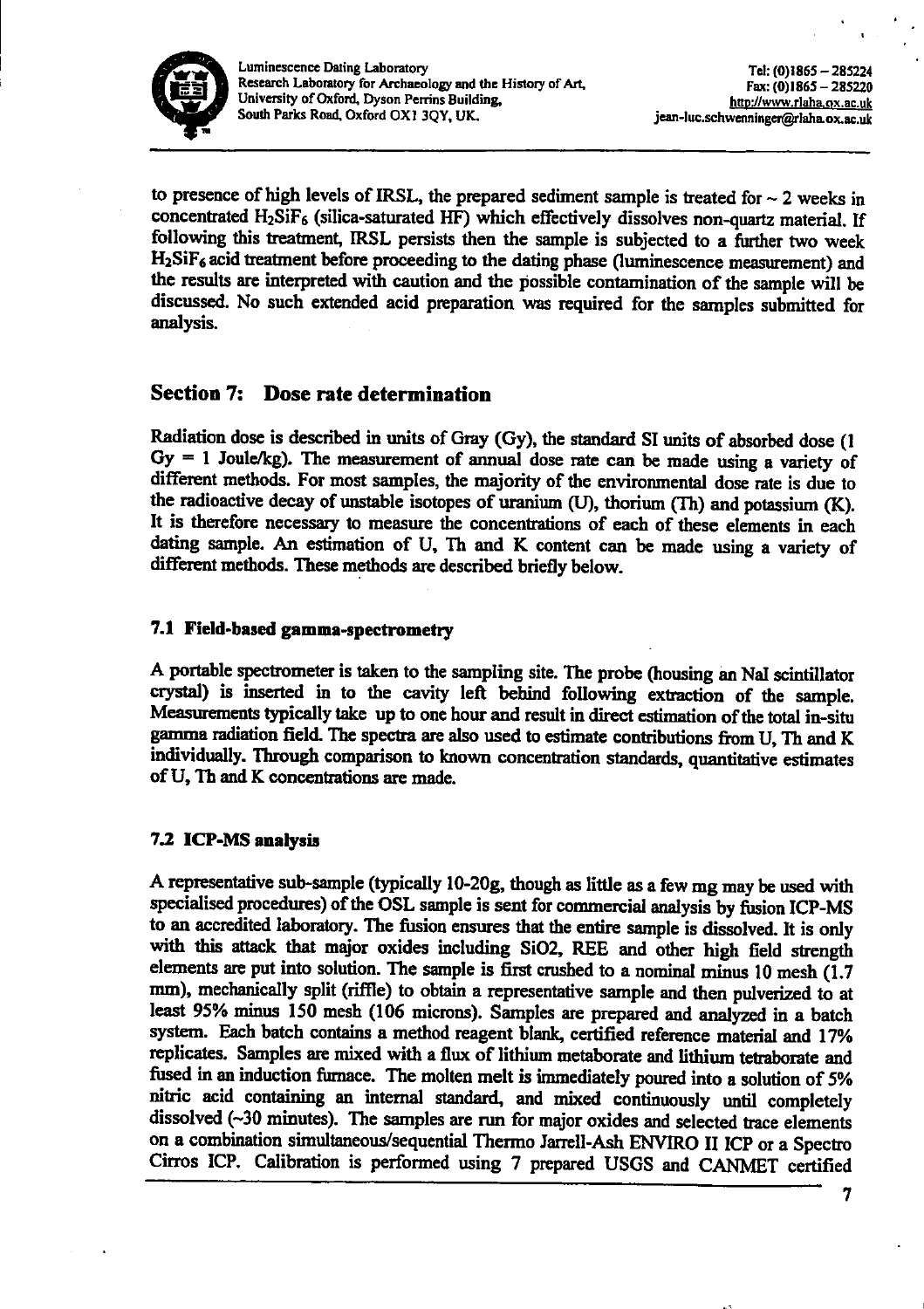

reference materials. One of the 7 standards is used during the analysis for every group of ten samples. Totals should be between 98.5% and 101%. If results come out lower, samples are scanned for base metals. Low reported totals may indicate sulphate being present or other elements like Li which won't normally be scanned for. Samples with low totals however are automatically refused and re-analyzed. The measurement of K and Th are usually precise, though samples with low levels of U may be below the detection limit for this element, depending on the interferences from other isotopes.

# 7.3 Alpha-counting and flame photometry

A sub-sample of sediment (typically 3g) is dried and crushed to a fine powder  $(\leq 34 \mu m)$ . The powder is then placed in a shallow container that holds a zinc-sulphide  $\alpha$ -scintillator screen directly beneath the sample. The  $\alpha$  emissions of U and Th (during radioactive decay) are then counted, giving a measure of total uranium/thorium concentration. The potassium concentration is estimated using standard flame-photometry methods.

The estimates of U, Th and K concentration are converted to estimates of radiation dose rate (mGy/a) using the standard conversion factors of Adamiec and Aitken (1998) (see Appendix A).

Other factors that influence the annual dose rate, and hence require calculation/measurement, are described below.

# 7.4 Moisture content of the sample

Moisture within the pore spaces of sediments absorbs  $\alpha$ ,  $\beta$  and  $\gamma$ -radiation. As a result, less is absorbed by the mineral grains. It is therefore important to assess the present day water content of the sediment and to make some assessment of the variability of moisture throughout the burial period of the sample. The moisture correction factors of Aitken (1985) are used in the age calculation (Appendix A).

### 7.5 Cosmic dose rate

The contribution of cosmic radiation to the total dose rate is calculated as a function of (geomagnetic) latitude, altitude, burial depth and average over-burden density, according to the formulae of Prescott and Hutton (1994).

#### 7.6 **Radiation attenuation factors**

For coarse grains, the portion of the sample that receives an  $\alpha$ -dose is removed by HF etching. Therefore, no consideration of the  $\alpha$ -dose is made during the age calculation.  $\beta$ particles (electrons) are significantly attenuated (i.e. a large fraction of the energy is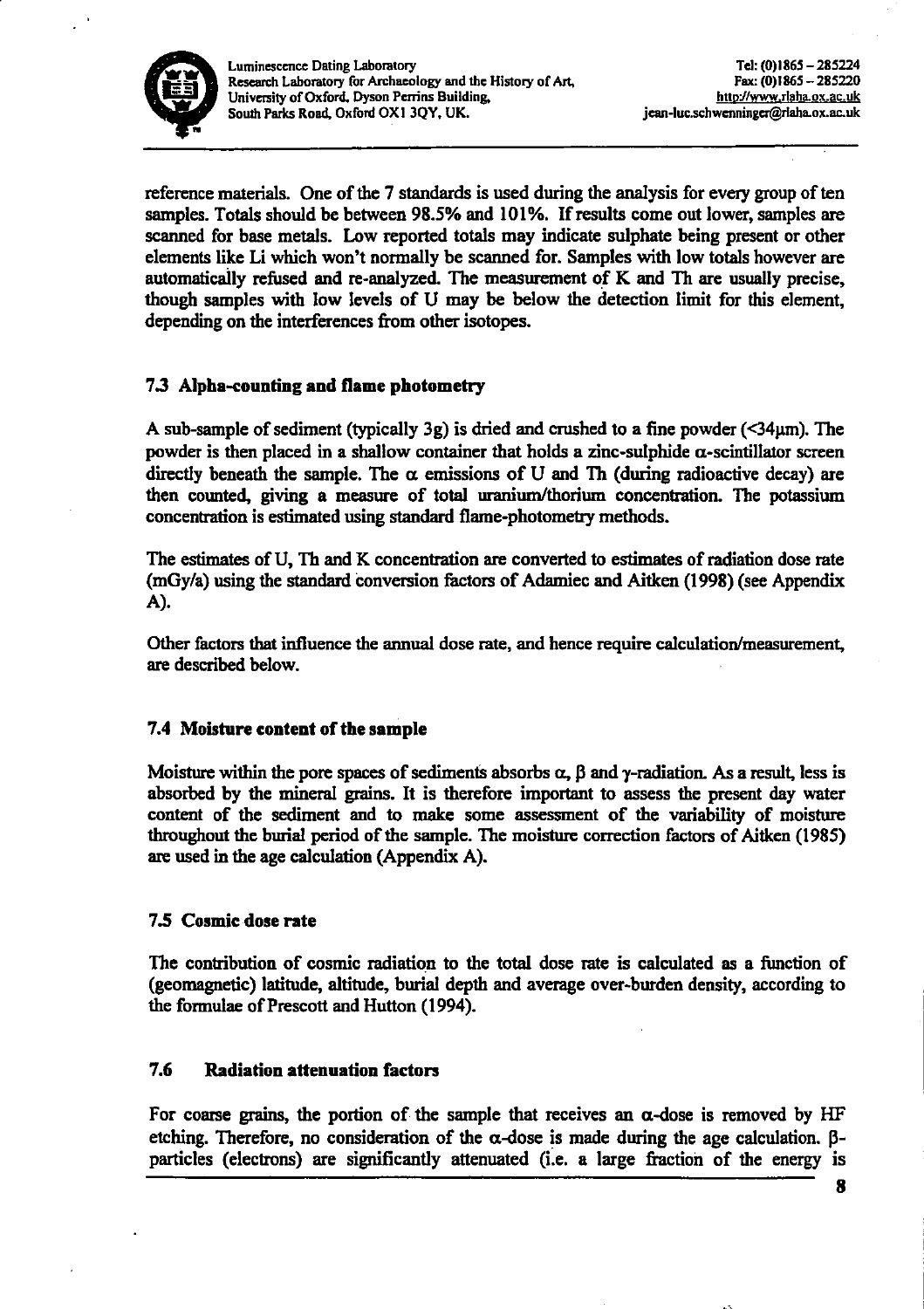

absorbed) as the B-particle passes through a grain. Account of this effect is needed in order to correctly estimate to dose received by the 'average' grain. The so-called 'attenuation factors' are taken from the empirical work of Mejdahl (1979).

The y-dose is assumed to be unaffected by attenuation as the penetration of gamma-rays through sediments is several orders of magnitude greater than  $(-10^5$  times) the size of individual grains. Consequently, no attenuation factors are applied to the y-dose.

Results for the U, Th (ppm) and K (%) concentration of each sample, together with the other parameters used in the age calculation, are given in Appendix A.

#### **Section 8: Statistics and error calculation**

The calculated age depends on the estimate of total absorbed dose  $(D<sub>r</sub>)$  and the annual dose rate  $(D_R)$ . Both of these estimates have uncertainties associated with them. This section gives general details of how the 'error' (the statistical uncertainty) is calculated for each term and combined with the errors on other terms to give an overall estimate of uncertainty on the estimate of age.

# 8.1  $D_{\epsilon}$  estimation

As described in a previous section (Figure 4.1), individual estimates of  $D<sub>r</sub>$  are obtained from each of the aliquot (sub-samples) measured, using the SAR technique. The value  $(D_e)$  is obtained by interpolating between the points of the dose response curve. Statistical uncertainties are calculated for each of the individual points and also on the interpolated value of De. Typically, 12 aliquots are measured for each sample.

Each of the points on the growth curve is defined as

$$
I(\beta)_i = \frac{L_i - f \cdot l_i}{S_i - f \cdot s_i}.
$$
 Eq.1

where  $L_i$  is the integrated (initial) OSL from the regeneration dose and  $l_i$  is the measured background signal,  $S_i$  is the integrated (initial) OSL from the test dose (see Section 3) and si is the background;  $f$  is a scaling factor included to take account of the difference in duration of the  $L_k S_i$  and  $l_k s_i$  measurements.

The error on each dose-response data point (see Figure 4.1) is calculated by propagating 'counting statistics' errors (assuming Poisson statistics) from the integration of raw OSL data. The error on each term in Equation 1 is given by the square-root of the value. For example, the range for  $L_i$  is given by  $L_i \pm \sqrt{L_i}$ . The errors on each value are propagated in the standard way (see below) to give the uncertainty of  $I(\beta)$ .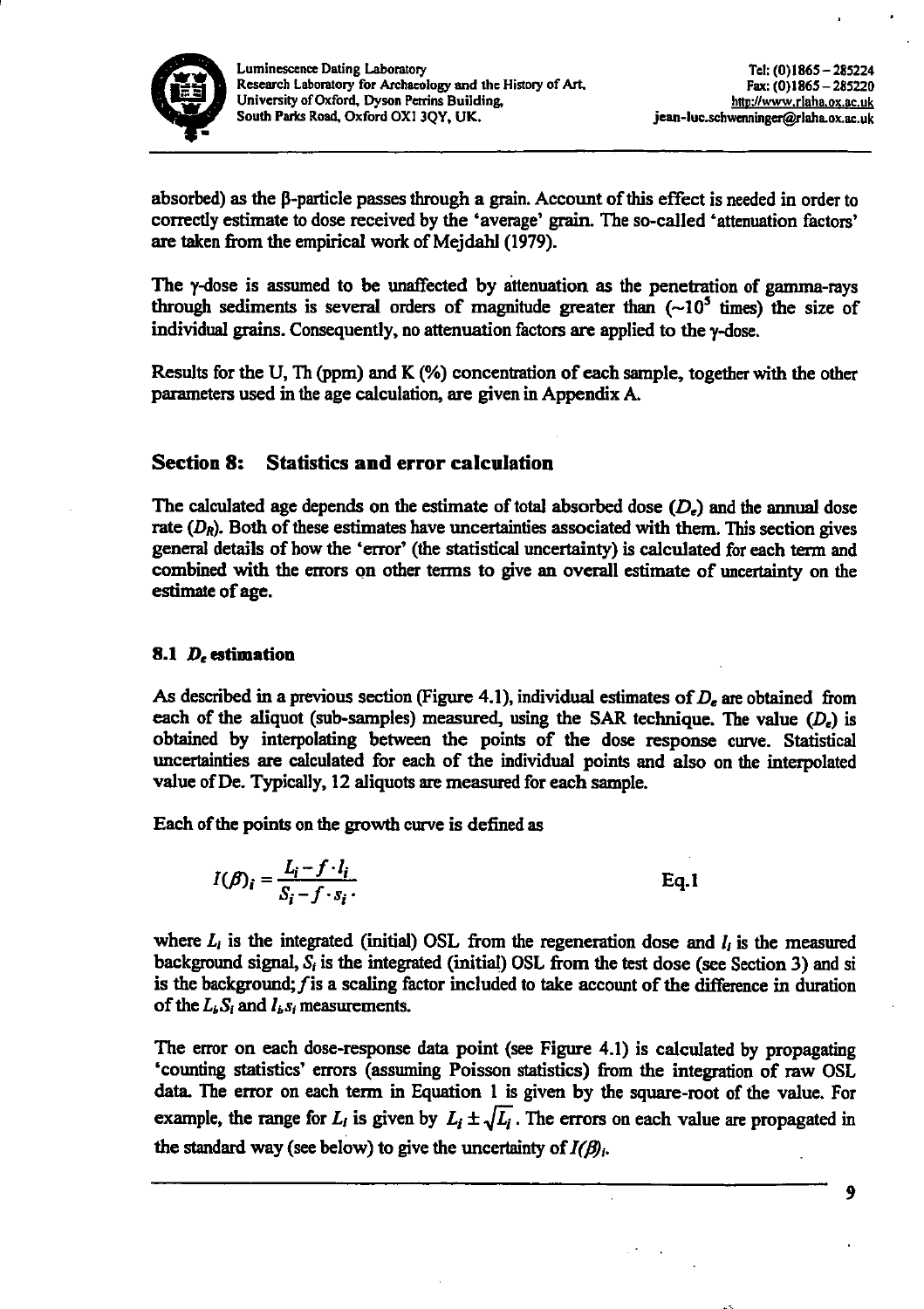

In cases where the dose response can be (locally) approximated by a straight line, a weighted least squares linear fit is used. The errors in this case are calculated analytically using standard formulae.

In cases where the dose response is significantly non-linear, a single saturating exponential function is used to describe the dose response (a Simplex algorithm is used for fitting in this case). Occasionally an extra linear term is added to the exponential term in order to better describe the form of the dose response, although this is not commonly necessary. The uncertainty for non-linear fitting is calculated using a Monte-Carlo method in which 'random samples' of the dose response data are taken (assuming normally distributed probabilities) and used to obtain a  $D_e$  value. The spread in these values is then used to calculate the error on the mean  $D_e$  for each aliquot, giving a range for each De of  $D_{ei} \pm \sigma D_{ei}$ 

Once the individual  $D_e$  values have been obtained from each aliquot (and the associated uncertainties calculated) the values are grouped to give a final overall estimate of  $D_{\epsilon}$ . The final estimate  $(D_e)$  is calculated using a weighted average. The weight of each  $D_e$  is referred to as  $w_i$  and defined as

$$
w_i = \frac{1}{\sigma D_{ei}^2} / \sum_{i} \frac{1}{\sigma D_{ei}^2}
$$
 Eq.2

The weighted mean is defined

$$
\overline{D}_{e} = \sum_{i} D_{ei} \cdot w_{i}
$$
 Eq.3

The weighted standard error,  $\hat{\sigma}_{\bar{x}w}$ , is calculated from

$$
\hat{\sigma}_{\overline{x}w} = \sqrt{\frac{\sum w_i (D_{ei} - \overline{D}_e)}{1 - \frac{1}{n}}} / \sqrt{n}
$$
 Eq.4

where n is the number of aliquots. The range of the weighted mean  $D_{\epsilon}$  is then defined as

$$
\overline{D}_{e} \pm \hat{\sigma}_{\overline{x}w} \qquad \qquad \text{Eq.5}
$$

Slight modifications to the approach outlined above are made in special circumstances, though in most cases this description is sufficient.

### 8.2 Dose rate

The errors on the dose rate are due to errors in a range of values, for example, the concentration of U, Th and K, the water content of the sample. The individual components of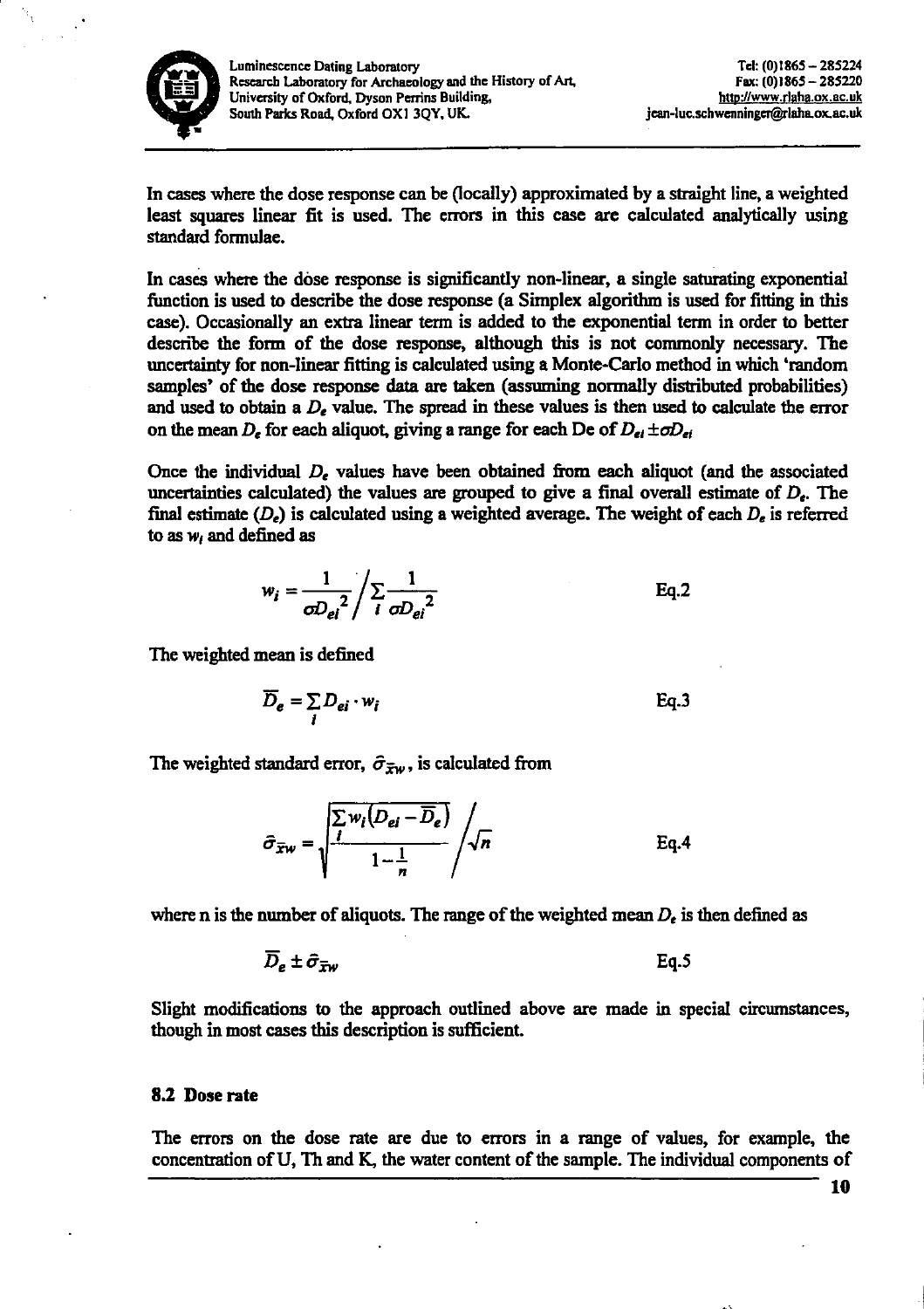

the dose rate calculation are shown in Appendix A. The uncertainty on the overall dose rate is calculated by combing the uncertainties according to the standard propagation formula given below.

# 8.3 Age calculation

The calculated age is obtained from dividing the mean  $D_e$  (Eq.3) by the total dose rate (Appendix A). The uncertainty on the final age estimate is calculated using the error propagation formula given below. All calculations were performed using software developed within the laboratory.

### 8.4 Standard error propagation

If a calculated value (y) is calculated using a function (f) which contains terms  $x_1, x_2, x_3,..., x_n$ , then

$$
y = f(x_1, x_2, x_3 \dots x_n)
$$
Eq.6

Each term  $(x_i)$  has an associated uncertainty with a range expressed as  $x_i \pm \sigma_{xi}$ . The overall error of  $y$  can be calculated through the addition of the partial derivatives of  $y$  with respect to each term. Formally, this is written as

$$
\sigma_y = \sqrt{\sum_i \left(\frac{\partial y}{\partial x_i} \cdot \sigma_{xi}\right)^2}
$$
 Eq.7

giving a range for y as  $y \pm \sigma_y$ .

# **Section 9: Selected references**

Adamiec G. and Aitken M. J. (1998) Dose-rate conversion factors: update. Ancient TL, 16, 37-50.

Aitken M. J. (1998) Introduction to optical dating. Oxford University Press, Oxford.

Bailey R. M. (2001) Towards a general kinetic model for optically and thermally stimulated luminescence of quartz. Radiation Measurements, 33, 17-45.

Bailey R. M. (2000) Circumventing possible inaccuracies of the single aliquot regeneration method for the optical dating of quartz, Radiation Measurements, 32, 833-840.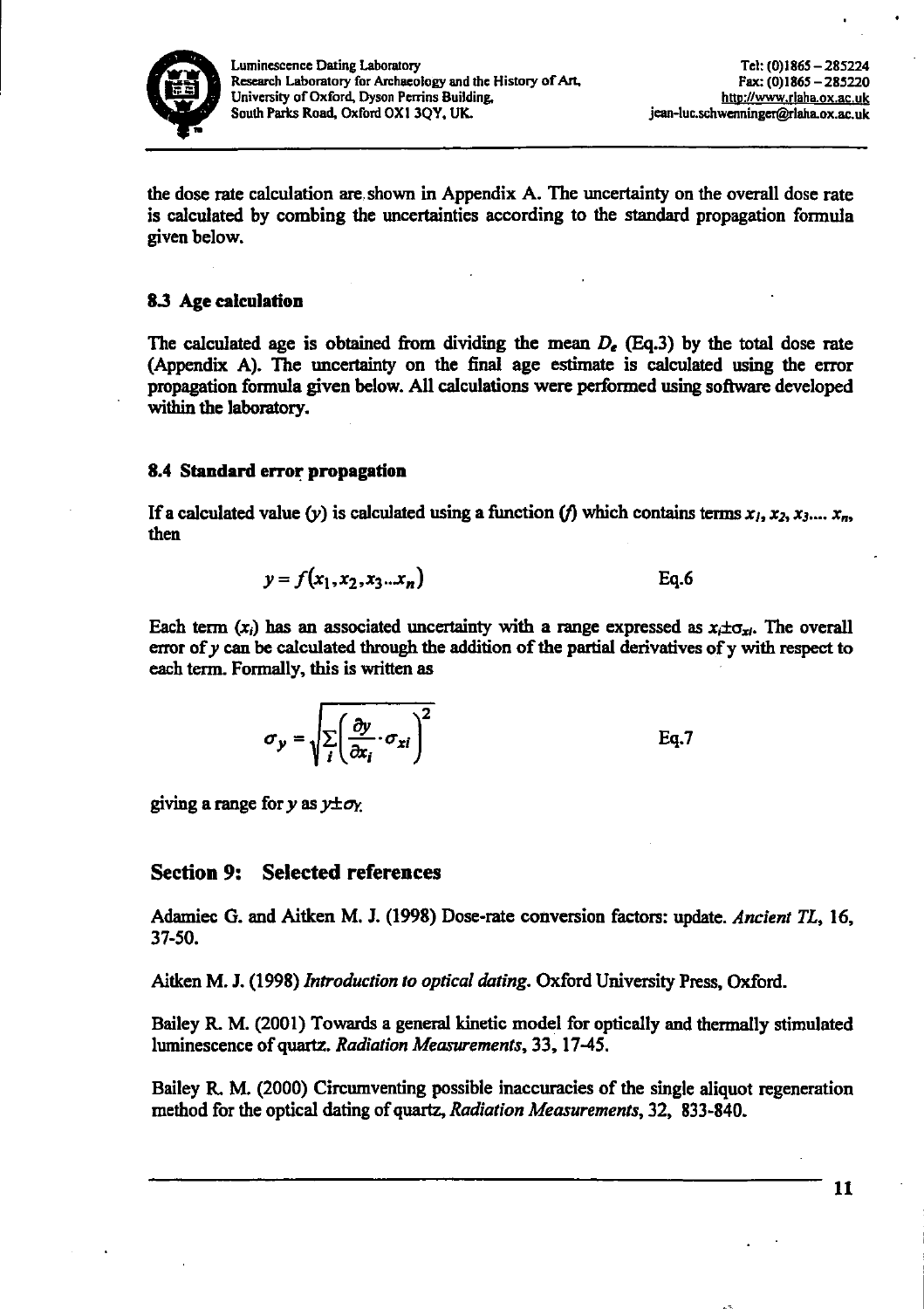

 $\bar{t}_2$ 

Banerjee D., Murray A. S., Bøtter-Jensen L. and Lang A. (2001) Equivalent dose estimation using a single aliquot of polymineral fine grains. Radiation Measurements, 33, 73-94.

Gautier A. (2001) Luminescence dating of archaeometallurgical slag: use of the SAR technique for determination of the burial dose. Quaternary Science Reviews, 20, 973-980.

Huntley D. J., Godfrey-Smith D. I and Thewalt M. L. W. (1985) Optical dating of sediments. Nature 313, 105-107.

Mejdahl V. (1979) Thermoluminescence dating: beta dose attenuation in quartz grains.  $Archeometry, 21, 61-73.$ 

Murray A. S. and Wintle A. G. (2000) Luminescence dating of quartz using an improved single-aliquot regenerative-dose protocol. Radiation Measurement 32, 57-73.

Preece R. C., Scourse J. D., Houghton S. D., Knudsen K. L. and Penney D. N. (1990) The Pleistocene sea-level and neotectonic history of the eastern Solent, southern England. Philosophical Transactions of the Royal Society of London, B. Biological Sciences 328, 425-477.

Prescott J. R. and Hutton J. T. (1994) Cosmic ray contributions to dose rates for luminescence and ESR dating: large depths and long term time variations. Radiation Measurements 23, 497-500.

Rhodes E. J. (1988) Methodological considerations in the optical dating of quartz. Quaternary Science Reviews 7, 395-400.

Smith B. W., Aitken M. J., Rhodes, E. J., Robinson P. D. and Geldard, D. M. (1986) Optical dating: methodological aspects. Radiation Protection Dosimetry 17, 229-233.

Smith B. W., Rhodes E. J., Stokes S., Spooner N. A. and Aitken M. J., 1990, Optical dating of sediments: initial results from Oxford. Archaeometry, 32, 19-31.

Stokes S., Thomas D. S. G. and Washington R. W. (1997) Multiple episodes of aridity in southern Africa since the last interglacial period. Nature 388, 154-159.

Zimmermann, D.W. 1971 Thermoluminescent dating using fine grains from pottery. Archaeometry, 13, 29-52.